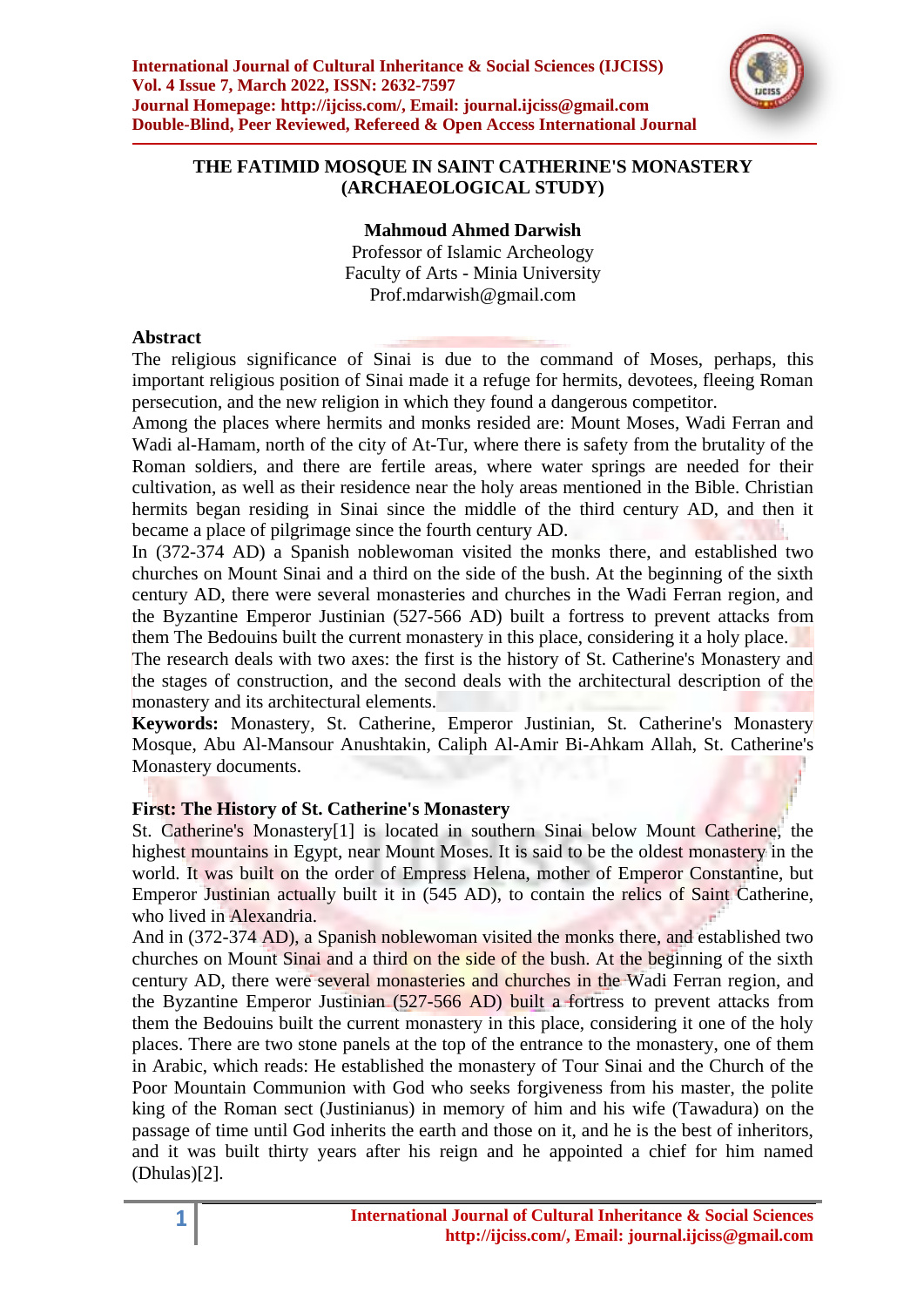

The monastery includes within it a group of main buildings, and another set of accessories, the major church is the most important building of the monastery because of its treasures and ancient mosaics. Around it are some small shrines that open their doors to the church, which is named after the apostles and saints. It was not known by the name of the Virgin or by the name of St. Catherine; rather, it was known during the reign of Justinian as the Church of the Transfiguration. The monastery contains a group of annexes such as an olive press, winery, granaries, dining halls, two mills, a kitchen, a library famous for its rare manuscripts, wells, and an exhibition of skulls, bones and skeletons, in addition to the Fatimid Mosque (fig. 1 pl.1).

Since the Islamic conquest of Egypt, the monastery has enjoyed care and protection that has been reiterated throughout all Islamic eras, and the monks have enjoyed protection, as well as the tribes sent by Justinian to protect the monastery, and who were known later as the Jabaliya in relation to Mount Moses, and they were known as the boys of the monastery because they were in his service, and they converted to Islam in Early period in the Islamic era.

The Monastery of St. Catherine's Mosque is considered one of the unique structures among Islamic monuments, as it is the only mosque in a Christian monastery in a remote part of the Egyptian Sinai desert [2].



fig. 1. St. Catherine's Monastery



pl. 1. Saint Catherine's Monastery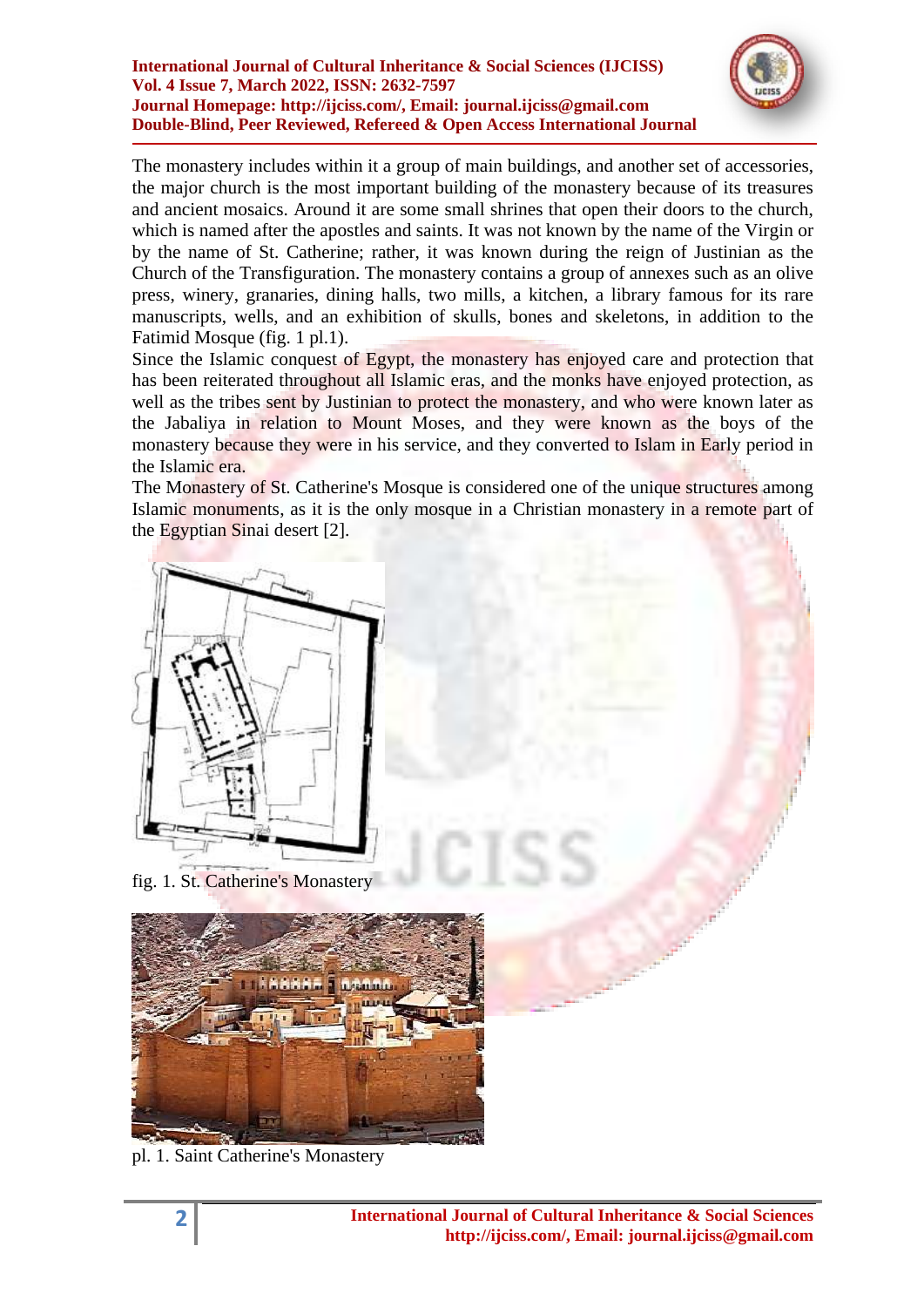

It is reported that the mosque was built between the years 495-500 AH (1101 and 1106 AD), by order of Abu Ali Al-Mansur Anushtakin (495-524 AH / 1101-1131 AD), the minister of the Fatimid Caliph al-Amir Abi Ali Mansur bin Ahmed[3], specifically in the month of Rabi' al-Awwal<sup>[4]</sup>. The year 500 AH (1106 AD), and this refutes what was mentioned about its construction during the reign of Al-Hakim by the command of God. This evidence is a text engraved on the front and minbar of the mosque, written in Kufic script, and consists of six lines, and is dated 500 AH (1106 AD)[5].

The first archaeological evidence is the presence of a wooden candlestick chair inside the mosque on which is written a text from the construction era in which the name of the builder of the mosque is Abu al-Mansur Anushtakinal-Amiriin relation to the Caliph al-Amir bi Ahkam Allah, who built this mosque and three other mosques, one of them on Mount Musa, which is still located at an altitude of 2242 meters Above sea level and the other two in Wadi Ferran, one of them is above the Mill Mountain in Wadi Ferran, at an altitude of (886 m) above sea level.

He explained that the presence of two people by the name of Anushtakin was the cause of the historical confusion that made some historians attributes the construction of the Fatimid Mosque to the era of the ruler, not the commander. There is Anushtakin al-Tizbari, who moved from Baghdad to Damascus in 400 AH (1009 AD), so the commander Tizbar bin Unim al-Dimli bought him and gifted him to the ruler by the command of God in 403 AH (1012 AD), which resulted in some historians linking this prince and the ruler by the command of God, so they dated the mosque based on that.

As for Prince Anushtakin, whose name is on the menorah"s chair, he is Prince Anushtakin al-Amiri, in reference to the one who ordered the provisions of God. Therefore, the establishment of the mosque, as the founding text shows, was in the year 500 AH (1106) AD) by Prince Anushtakin al-Amiri and during the era of the Caliph al-Amir bi Ahkam Allah, who assumed the caliphate between 494-523 AH (1101-1129 AD)[2].

The oldest Arabic documents preserved in the monastery, which are concerned with the monastery and its protection, are five documents dating back to the era of the Fatimid state. One of them was issued by Abu Ahmed bin Al-Sayyid Al-Afdal, the Emir of the Armies, Minister of Al-Hafiz, dated 524 AH (1129 AD), and the second and third were issued by Abu Al-MuzaffarBahram Al-Hafizi, dated 529 AH (1134AD), and the fourth issued by the successful Caliph at the hands of the righteous vizier Tala"i, dated 551 AH (1156 AD).

We conclude from this that the mosque was built for the following reasons[2]:

1. The Muslims who were at that time serving and protecting the monastery prayed in it, as well as the Muslims who lived on the outskirts of the monastery and transported its supplies from the ports of Suez and Al-Tur, in addition to the presence of the 'Uraban tribes that settled around the monastery area and who protect the monastery and guard it and guard its convoys. In addition to the servants of the monastery or its boys from the Jabaliya tribe who converted to Islam at an early period and continued to serve the monastery, and many of them owed obedience to the monastery without a suitable place for worship, so this mosque was built, in addition to two other mosques in "Wadi Ferran" and three on Mount Musa, and at the fortress of the coast next to "Eyla"[6-7].

2. The passage of Muslim pilgrims on their way to Hijaz through the Holy Valley on the way to the monastery [8] to seek blessings from it and to seek water, food and rest, which necessitated the presence of a mosque in which they perform prayers.

3. The Fatimids love for establishing mosques and shrines in blessed places.

As for building the mosque inside the monastery walls, it is clear that the area inside the monastery walls is safer and more urban, as the Arabs and the servants of the monastery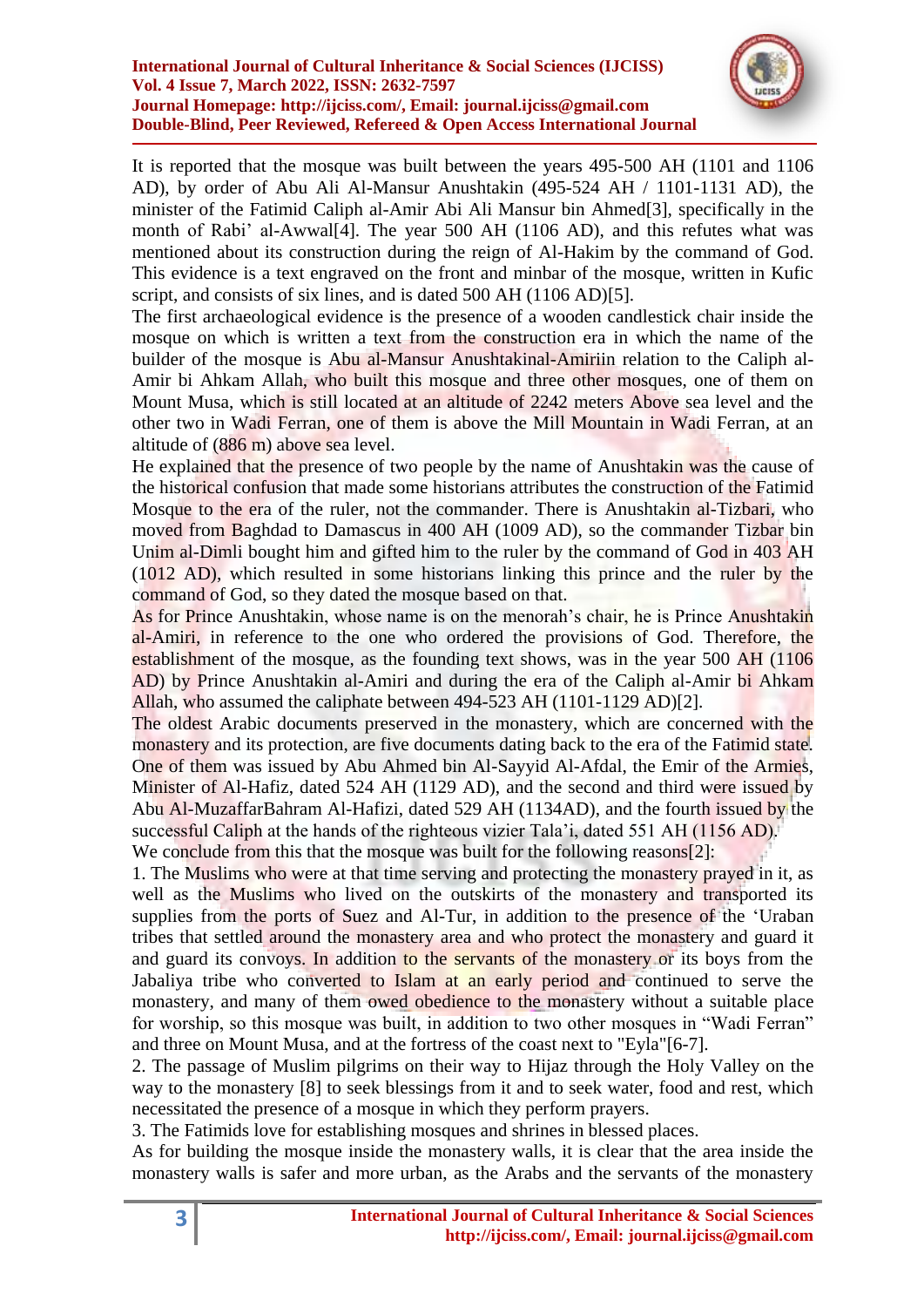

from the Jabaliyya Muslims resort to it throughout the day, in addition to the pilgrims who pass through the monastery on their way to or from the holy places[2]. The interest of the monks in the mosque

The mosque was built at the time of "Anba Zacharias", who was appointed by the commander as bishop of the monastery according to the circular issued in the year 496 AH (1103 AD)[9-10]. The monk Gregory explained that the monks took care of the mosque and used to restore it throughout the ages whenever it needed restoration, especially since the geographical distance and difficult access to the place did not allow specialists perform this task.

He was evidenced by what was mentioned in one of the documents preserved in the monastery archives<sup>[11]</sup>, which probably dates back to the eighteenth century and contains fatwas of Al-Azhar jurists, and another document<sup>[12]</sup> dates back to the nineteenth century and gives a complete picture of the affection, solidarity and solidarity between monks and Muslims in this matter. Whatever the case, the Caliph al-Amir did good to the monks. When he ordered the construction of this mosque, he did not attack the other buildings of the monastery, but rather built it next to the Church of the Transfiguration[2].

Which dates back to the nineteenth century and gives a complete picture of the affection, solidarity and interdependence between monks and Muslims in this matter. Whatever the case, the Caliph al-Amir favored the monks. When he ordered the construction of this mosque, he did not attack the other buildings of the monastery, but rather built it next to the Church of the Transfiguration.

According to some, this mosque is called the Fatimid Mosque, and it is also known in the papers of the monastery as the Omari Mosque because they believe that it was built during the reign of Alhakim bi Amrallah (336-411 AH / 966-1021 AD), although we believe that they have confused between AlAmir and Alhakim bi Amrallah[13].

### **Second: Architectural description of the mosque**

The Fatimid mosque<sup>[14]</sup> is located in the northwestern part of the courtyard of the monastery of St. Catherine, next to the cathedral and to the left of the interior of the courtyard and the corridor, near the tower of its church from the western side of the sea, about three meters away[6-15-16]. The vaulted corridor turns left, and finds a descending stone staircase that leads to the great church and the courtyard that passes next to the eastern wall of the mosque [17-18].



pl. 2. The Fatimid Mosque in Saint Catherine's Monastery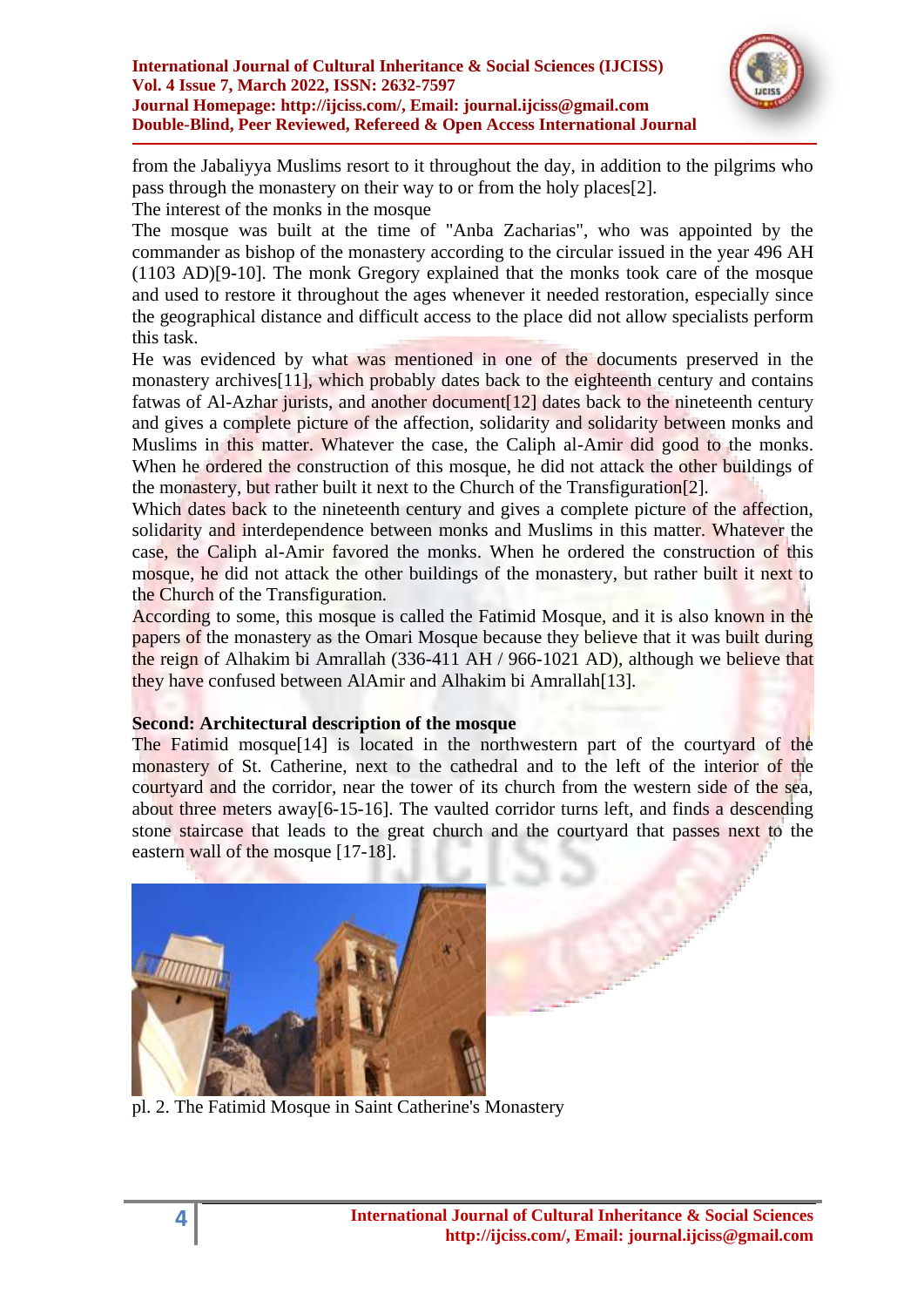



pl. 3. Minaret of the Fatimid Mosque in Saint Catherine's Monastery

Then it turns left behind the minaret (pl. 2-3) to reach a courtyard in front of the facade of the mosque, as its land is higher than the church grounds by about fifteen meters[9-19], yet its minaret is lower than the church tower. This mosque is one of the hanging mosques, its walls are built of granite, and clay material was used in construction, and the floor of the mosque was paved with luxurious tiles[2].

And in the courtyard (lanterns) are openings in the floor on which are installed gabled ceilings with windows with glass windows to illuminate the part below the courtyard, which is used as a press.

The facade of the mosque: The mosque has a northern facade, with the entrance in the middle, which is a rectangular opening whose width is 1.25 m from the outside, while its width is from the inside  $(1.55 \text{ m})$ , as both sides of the entrance tilt outward, and the height of the entrance is 2.70 m. Its opening is topped by a flat wooden lintel, with a small rectangular window on its axis on its axis, on which is a newly rolled wooden curtain.

The entrance is surrounded by two similar windows, each of which is a rectangular opening (1.18 m wide), and it has a flat wooden lintel on which is a wooden curtain of sawn wood (newer). The façade ends at the top with a cornice made of three brick courses, with the upper part projecting from the lower. In the last renovations, the mosque was provided with metal gutters to drain rainwater down the end of the facade.

The mosque (fig.2), in terms of architecture and aesthetics, is a very simple building [15-16-19],the interior of the mosque is: the length of the eastern side (7.17 m), the maritime side (15.43 m), the western  $(7.40 \text{ m})$  and the tribal  $(10.12 \text{ m})$  and it has three windows, each of which is 150 m long and wide. It is about a meter open in front of the door, and the total height of the mosque from the inside is (5.66 m)[2].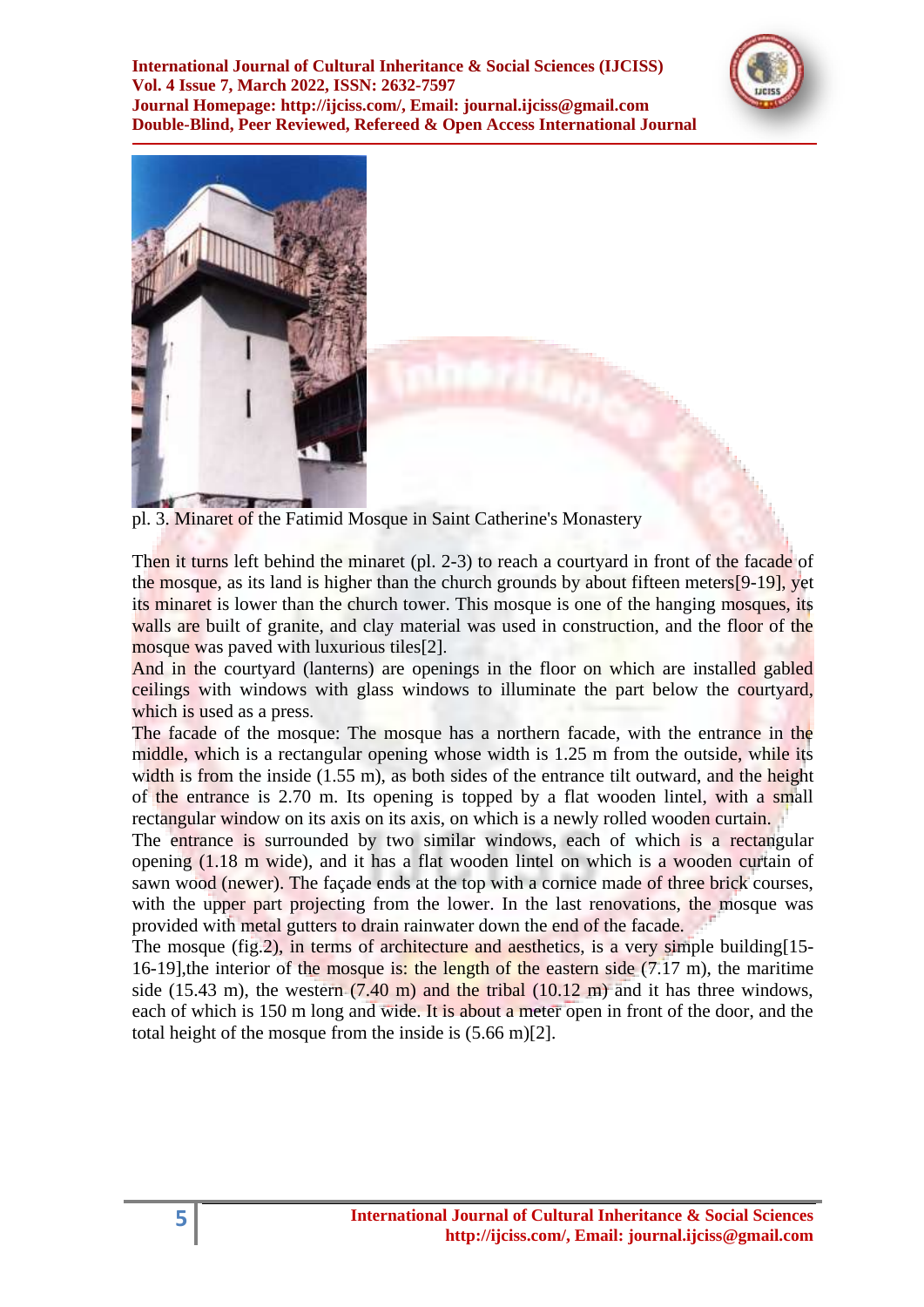



fig. 2. The Fatimid Mosque in St. Catherine's Monastery

In the middle of the mosque are two pillars, each with an orthogonal layout of carved granite, carrying three arches of carved granite parallel to the qibla wall and four perpendiculars to the qibla wall. The height of the arches parallel to the qibla wall from right to left are, respectively, (2.80 m), (2.53 m) and (2.47 m), and the height of the vertical arches on the qibla wall, the right ones, respectively are  $(2.68 \text{ m})$  and  $(2.75 \text{ m})$ , and the left of them, respectively, (2.68 m) and (2.55 m). The building rises above the arches, to find a large rectangular window above each arch.

It was noticed when carrying out the last restoration process, during the repairs, and when removing the paint from the walls and the arches, that there were crosses with triangular arms carved in a prominent carving on the key of some of the arches of the mosque. In a building that is used as a mosque, but it is necessary to decide that this building was not used as a mosque directly, but rather comprehensive architectural works were carried out on it except for the arches and the supporting pillars, which were carried out by Fatimid architects and not the monks of the monastery who were forced to do so[2].

The mosque has three mihrabs, the main one is crowned with an arch with four centers, as is the case in the old part of the Al-Azhar Mosque, in the middle of the qibla wall. It is a semi-circular apse, its width (1.22 m), its height to the top of the arch (3.35 m), and the depth of the mihrab (0.95 m). Its cap is crowned by a Fatimid arch, and between the mihrab apse and the legs of the mihrab arch is a wooden frieze that extends the length of the wall. Three marble inserts are attached to the lower part of the mihrab apse.

As for the two side mihrabs that surround the main mihrab, they are devoid of decoration, each measuring 0.83 m in width and 0.50 m in depth. The right (western) mihrab is a semiround apse crowned by a Fatimid arch from which radial ribs emerge that fill the mihrab cap, and the left mihrab is a semi-circular apse, crowned by a Fatimid arch, and at the bottom of its legs are the wooden frieze that is placed along the length of the wall.

As for the minaret, it is made of granite stone and is located in the northeastern corner. It is separate from it and is two meters away. It consists of two square floors, its height is about (12.0 m), and it contains (36) steps. The length of the side of the first floor is three meters and its height is three and a half meters. , and ends with a balcony that protrudes (0.50 m) from the wall that reaches a thickness of (0.75 m), and the first floor is built from below with untrimmed granite stone, and its western side is the entrance to the minaret. About wooden cables protruding from the walls of the four minaret surrounded by a wooden fence that was recently restored. It is noted that the construction of the first floor tends its walls inward as the building rises, while the second floor is square in shape, the length of its sides is two and a half meters and the thickness of the wall is (0.50 m).

As for the most important applied artifacts in the mosque, it is the minbar, which dates back to the month of Rabi" al-Awwal in the year 500 AH (November 1106 AD), the chair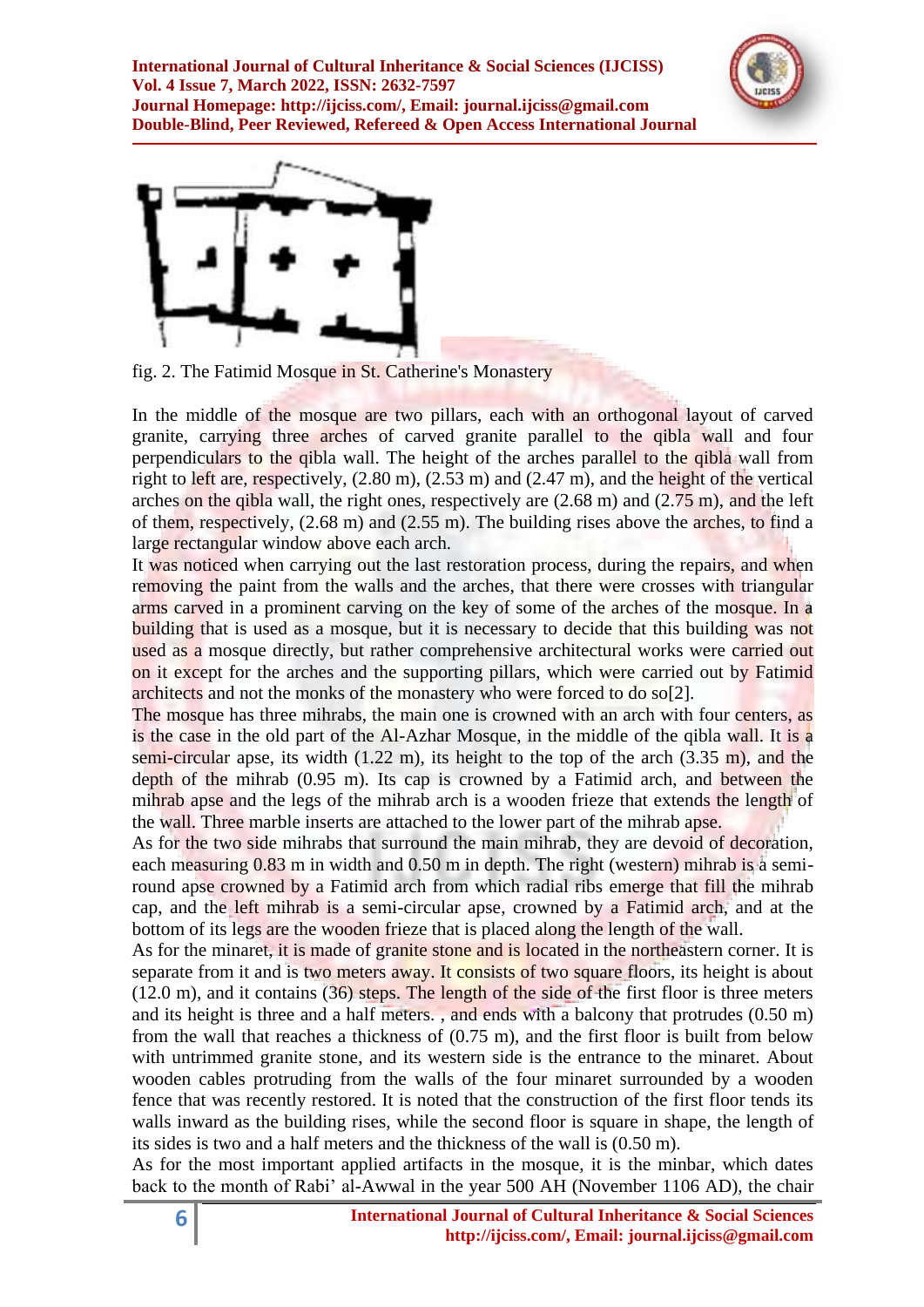

of the menorah on which is the name of Prince "Anushkatin al-Amiri", and the chair of the Qur"an, The chair and the minbar are preserved in the Museum of Islamic Art[2].

The height of the minbar (pl.4-5-6) is 2.47 m, the height of its door is 2.62 m, and the entrance is in a semi-circular and pointed shape, the minbar is made up of rectangular square fillings of vegetal motifs in relief.

There is a wooden panel that includes writing in six lines in Kufic script, which reads:

"بسِم الله الرحمن الرحيم لا إله إلا الله وحده لا شريك له / له الملك وله الحمد بحي ويميت بيده الخير وهو على كل شيءٍ قدير / نصـر من الله وفتح قريب / لعبد الله ووليه أبـي علـي المنصور الإمام الآمر بأحكام الله أمير المؤمنين صلوات الله عليه وعلى آبائه الطاهرين وأبنائه المنتصرين / أمر بإنشاء هذا المنبر السيد الأجل الأفضل أمير الحر مين سيف الإسلام ناصير الإمام كافل المسلمين وهادي دعاة المؤمنين أبو القاسم شاهنشاه عَضَدَ اللهُ به الدين أمتع بطول بقائه أمير المؤمنين وأدام قدرته وأعلى كلمته، و<mark>ذلك في ش</mark>هر ربيع الأول سنة خمسمية أثق باشا" .

"In the name of God. The Most Compassionate, the Most Merciful, there is no god but God alone, He has no partner / his is the king and his is the praise. He gives life and causes death in his hand is good, and he has power over all things / victory from God and a close conquest / For Abdullah and his guardian, my father Ali al-Mansur, the Imam who commands the judgments of God, the Commander of the faithful, may God"s prayers be upon him and his pure fathers and sons the victors / commanded the establishment of this pulpit, the eminent, the best, the emir of the two sacred mosques, the sword of Islam, the Nasser Imam, the sponsor of the Muslims, and the guide of the advocates of the believers, Abu al-QasimShahanshah with him, may God sustain the religion, enjoy the longevity of the Commander of the Faithful"s life, and perpetuate his power and exalt his word, and that was in the month of Rabi' al-Awwal in five hundred, I trust in God"[2].

This minbar is one of three complete wooden minbars from the first Fatimid era, namely the minbar of the Hassan bin Saleh mosque in Bahnsa and the second of the Omari Mosque in Qus. It is similar to the wooden minbar of the Badr al-Din al-Jamali Mosque, which dates back to 484 AH (1091 AD), which was transferred from Ashkelon to the Ibrahimi Mosque in Palestine.

As for the chair, it is in the form of a truncated pyramid, with two lines engraved on its sides in kufic script as well, and in which are the name of the builder of the mosque and his exploits in Sinai, the text of which is:

"بسم الله الر حمن الر حيـم مما أمر بعمـل هذا الشمع والكر اسي المبار كة والجامع المبارك الذي بالدير الأ علي والثلاث مساجد <mark>الذي فوق مناجاة موسى عليه السـلام والجامع الذي فوق جبل دير. فار ان والمسجد الذي تحت فار ان الجديدة</mark> والمنارة التي بحضر الساحل الأمير الموفق المنتخب منير الدولة وفارسها أبي المنصور أنوشتكينالآمريٍ" .

"In the name of God, the Most Gracious, the Most Merciful, who commanded the making of this candle, the blessed chairs, the blessed mosque in the highest monastery, the three mosques above the Munajat of Musa, peace be upon him, the mosque above the mountain of the monastery of Faran, the mosque under the new Paran, the minaret that was present on the coast, the chosen prince, MuwafaqMunir al-Dawla, and its knight, Abi al-Mansur Anushtkin al-Amiri".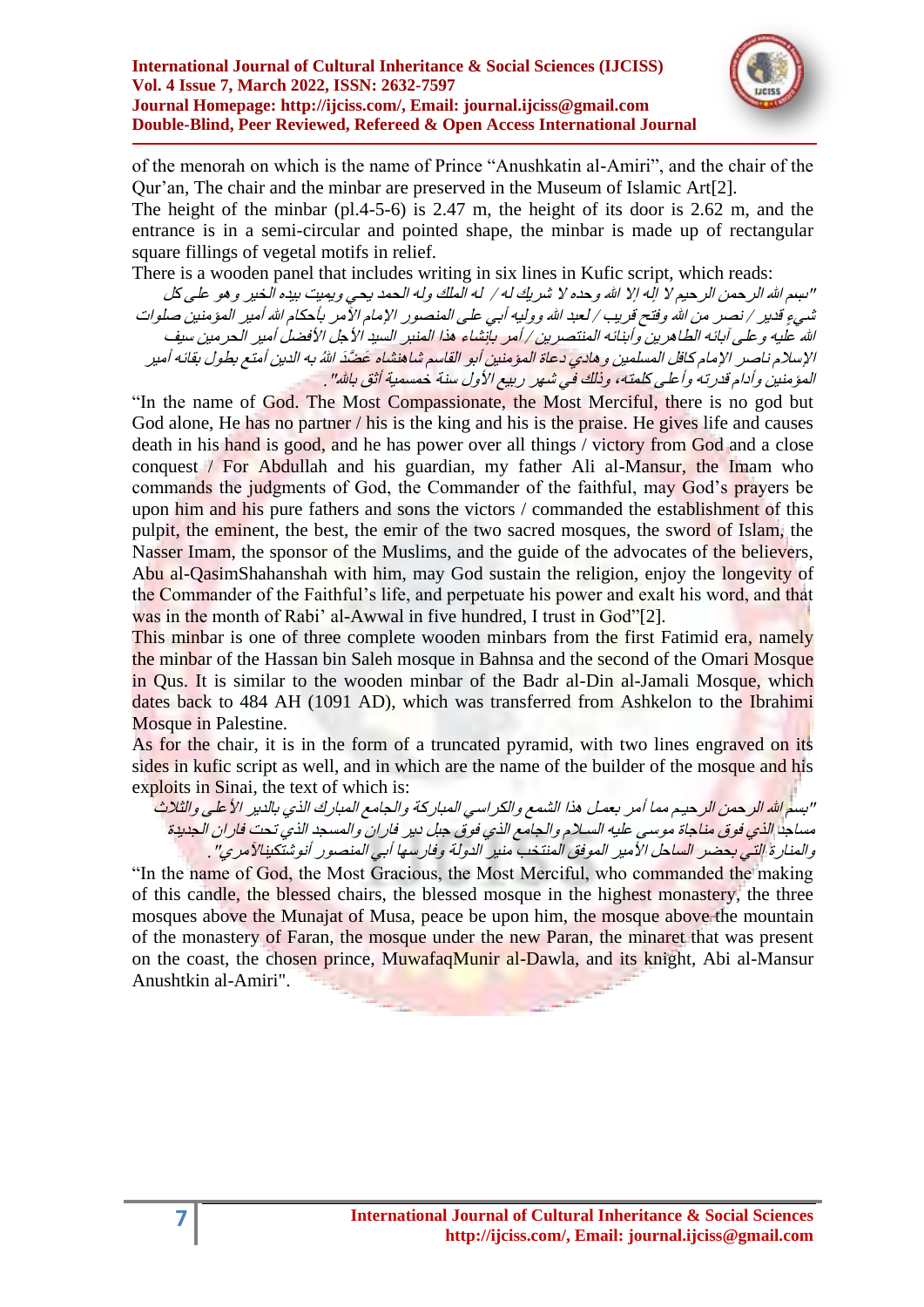



pl. 4.The pulpit and the mihrab of the mosque of St. Catherine's Monastery



pl. 5. The pulpit of the mosque of St. Catherine's Monastery



pl. 6. Fillings from the pulpit of St. Catherine's Monastery Mosque

The mosque's mihrab also has a Sicilian alabaster stone on which some Muslim visitors' names are written, and the inscriptions recorded in red ink on the mosque's mihrab are written in Thuluth script.

Among those texts: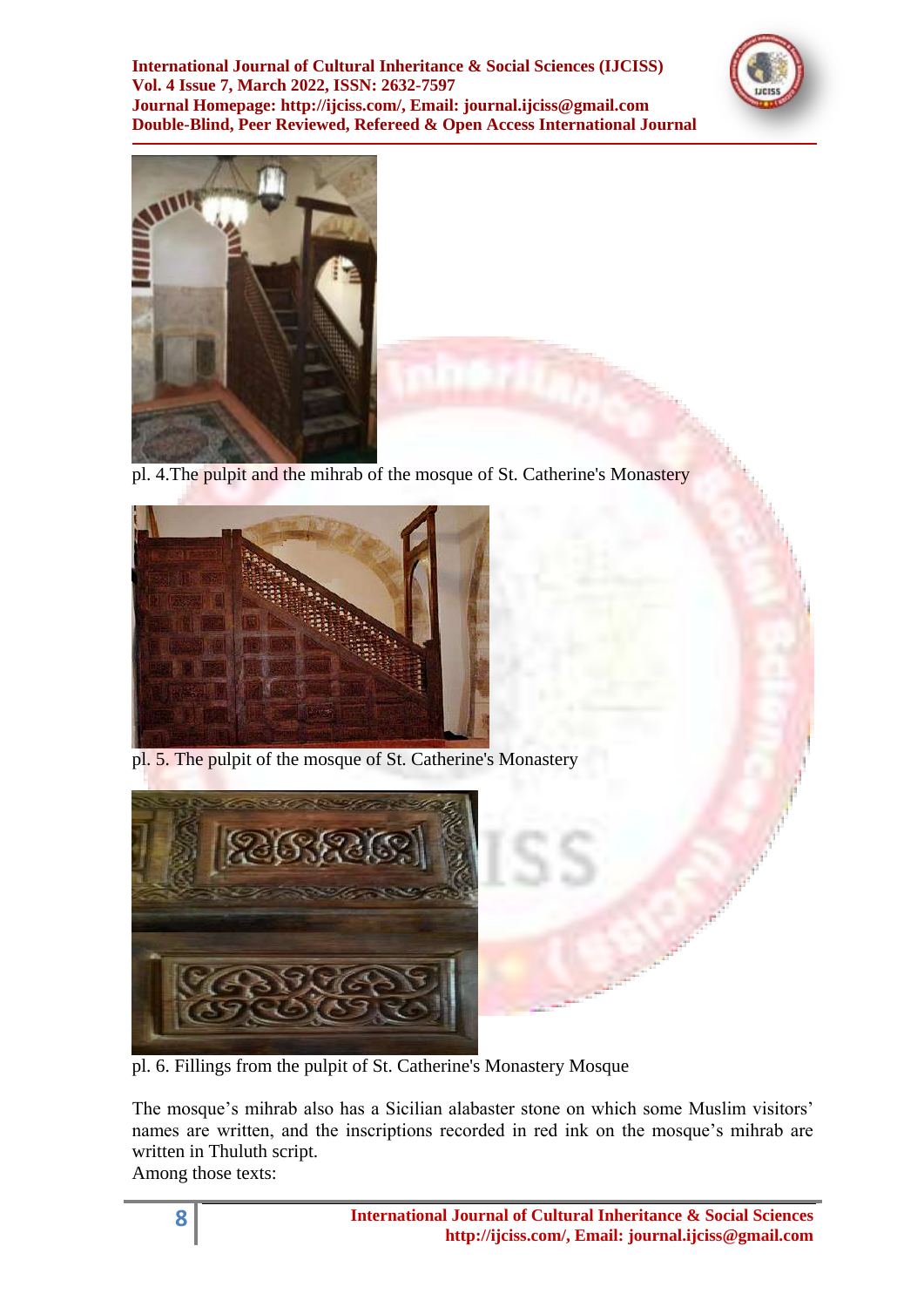

" هو حبي ومعيني ومغيثي في مفتني ومشهدي حضر في هذا الجامع المقدس المبارك العبد الفقير المعترف بالذنوب والتقصيرِ ، الراجيِ ربنا القَدير ، محمد بن مصطفى بن محمد بن عبدالله، الحقير غفر الله تعالى له ولوالديه ولجميع المؤمنين والمؤمنات والمسلمين والمسلمات." إلخ.

"He is my love, my helper, my helper in my mufti and my witness who attended this holy and blessed mosque, the poor servant confessor of sins and shortcomings, the hopeful of our Lord Almighty, Muhammad bin Mustafa bin Muhammad bin Abdullah, the despicable, may God Almighty forgive him and his parents and all the believing men and women, male and female Muslims.. "etc.

And the other text says [16]:

"بسم الله الرحمن الرحيم يا فتاح يا عليم أودعت في المكان المبارك شهادة أن لا إله إلا الله وحده لا شريك له وأشهد أن محمداً، عبده ورسوله، كتبه رضوان الهواري بن علَّى الرافعي، كان الله له أبن ما كان، وأبن ما ولى بوجهه وغفر له ولوالدبه "

"In the name of God, the Compassionate, the Merciful, O Fattah, O All-Knowing, I deposited in the blessed place the testimony that there is no god but God alone without partner, and I bear witness that Muhammad is His servant and Messenger, written by Radwan Al-Hawari bin Ali Al-Rafi"i. face and forgive him and his parents...".

We often find in the monastery documents references to the monks [14], restoration and repair of the mosque more than once as a donation from them, after they were given permission to do so, as well as the decree of Sultan Inal (1453-1465 AD) that the monks set up a muezzin for the mosque as per their custom [20], and in the decree of Sultan Qaytbay (1468-1496 AD) ) The monks were required to provide for the mosque all it needed from fuel oil, lighting and cleaning the mosque, and supplies for the muezzin, in addition to setting up a new muezzin whenever the muezzin dies, and the muezzin in turn protects the monks. I found documents confirming the monks' support for the mosque and its care for its servants and visitors [2]**.**

# **Conclusion**

- The establishment of churches in Sinai dates back to the year (372-374 AD) a Spanish noblewoman visited the monks there, and established two churches on Mount Sinai and a third on the side of the bush.
- The monastery was built on the order of Empress Helena, mother of Emperor Constantine, but Emperor Justinian was the one who actually built the building in (545 AD), to contain the remains of St. Catherine who used to live in Alexandria.
- The Mosque of St. Catherine's Monastery is considered one of the unique structures among Islamic monuments, as it is the only mosque existing inside a Christian monastery in a remote area in the Egyptian Sinai desert.
- The mosque was built between 495-500 AH (1101 and 1106 AD), by order of Abu Ali Al-Mansur Anushtakin (495-524 AH / 1101-1131 AD), the Minister of the Fatimid Caliph al-Amir al-Ahkam Allah Abi Ali Mansour bin Ahmed, specifically in the month of Rabi" al-Awwal in the year 500 AH. (1106 AD), and this refutes what was mentioned about its construction during the era of Alhakim bi Amr Allah. This evidence is a text engraved on the front and minbar of the mosque, written in Kufic script, and consists of six lines, and is dated 500 AH (1106 AD).
- The first archaeological evidence is the presence of a wooden candlestick chair inside the mosque on which is written a text from the construction era in which the name of the builder of the mosque is Abu Al-Mansour Anushtakin Al-Amri, in reference to the Caliph Al-Amir Bi Ahkam Allah, who built this mosque and three other mosques, one of them on Mount Musa, which is so far at an altitude of 2242 meters above sea level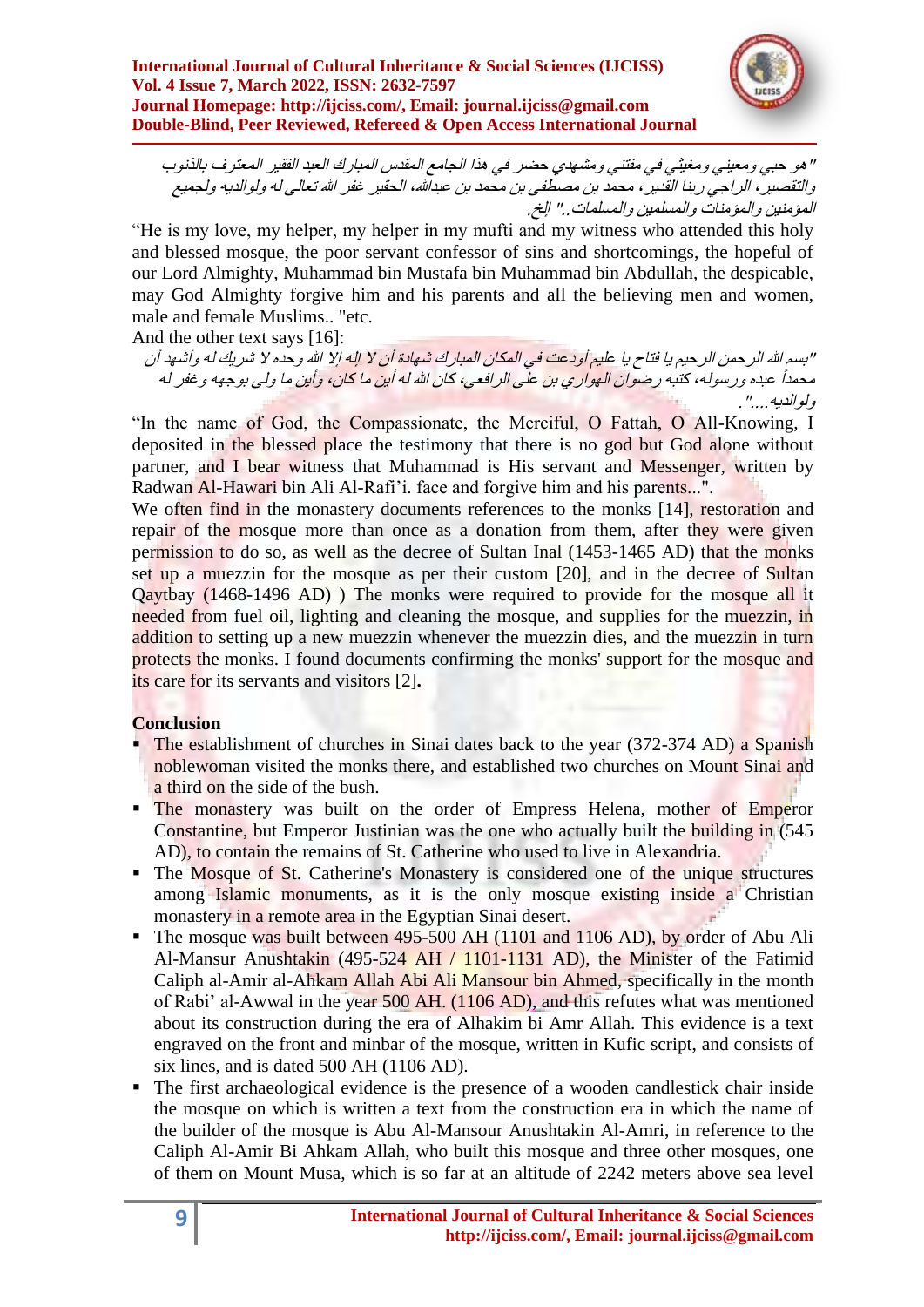

and the other two in Wadi Ferran, one of them above the Mill Mountain in Wadi Ferran, at an altitude of (886m) above sea level.

- The oldest Arabic documents preserved in the monastery, which are concerned with the monastery and its protection, are five documents dating back to the era of the Fatimid state, one of which was issued in the year 524 AH (1129 AD), the second and third were issued in the year 529 AH (1134 AD), and the fourth was issued in the year 551 AH (1156 AD).
- The mosque was built for the Muslims who were serving and protecting the monastery at that time to pray, as well as the Muslims who lived on the outskirts of the monastery, in addition to the presence of the Orban tribes that settled around the monastery area and who protect and guard the monastery, as well as the monastery's servants or its boys, and Muslim pilgrims heading On their way to Hijaz, the Fatimids loved to establish mosques and shrines in the blessed places.
- The monks' interest in the mosque was confirmed, and they restored it throughout the ages whenever it needed restoration and at their expense.
- It was noticed when performing the last restoration process, during the repairs, and when removing the paint from the walls and arches, that there were carved crosses prominently on the key of some arches of the mosque, which suggests that the construction, especially the arches, is older than the construction of the mosque, which confirms that this building was not used as a mosque directly, rather it was built on it. Architectural works that are almost comprehensive, with the exception of the arches and the pillars bearing them, were carried out by Fatimid architects, not the monks of the monastery who were forced to do so.

# **References**

- [1] SaadEl-Din, Mursi et al. (1998). Sinai: the site & the history: essays. New York: New York University Press, p. 80.
- [2]Darwish, Mahmoud Ahmed (2019). The Fatimid and Ayyubid Architectural Heritage in Egypt, Cairo: The Arab Nation Foundation for Publishing and Distribution, pp. 123:130.
- [3] IbnTaghriBardi (1939-1956). The Shining Stars in the Kings of Egypt and Cairo, Egyptian Book House - Cairo, 5, pp. 170-236.
- [4] Al-Maqrizi (1967-1973). Al-Hanafa"sTeaching on the News of the Fatimid Imams Al-Khalafa, achieved by Jamal Al-Din Al-Shayal and Muhammad Helmy Ahmed, Cairo 3, The Supreme Council for Islamic Affairs - Cairo, pp. 31-133.
- [5] Darwish, Mahmoud Ahmed. Residential Architectural Heritage in the Fatimid Era, Analytical Study, International Journal of Cultural Inheritance & Social Sciences (IJCISS), Vol. 3 Issue 6, September 2021, pp. 98-139.
- [6] Rapino (1936). The Mosque of the Monastery of St. Catherine in Mount Sinai, Al-Muqatf, 89, pp. 401-402.
- [7] Fakhri, Ahmed (1982). The history of the Sinai Peninsula from the earliest times until the advent of Islam, Sinai Encyclopedia, Cairo: The Egyptian General Book Organization, p. 102.
- [8] Ammar, Abbas (1946). The Eastern Entrance to Egypt, Cairo: French Institute of Oriental Archeology, p. 20.
- [9] Choucair, Noam (1991). Ancient and Modern Sinai History and Geography, Beirut, p. 214-520.
- [10] Rabino(1938). Le Monastere de Saint Catherine du Mont Sinai, le Caire, p. 83.